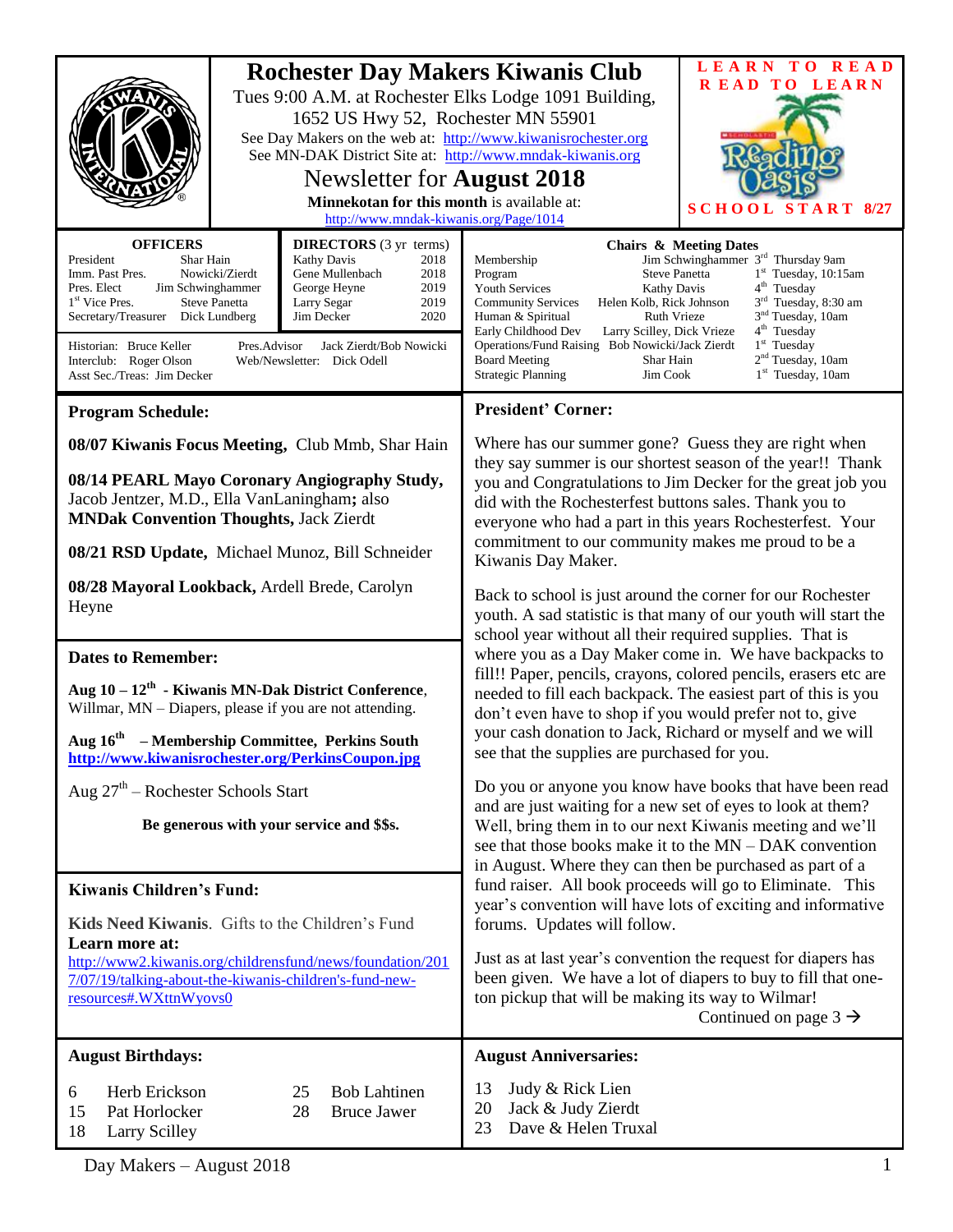#### **Secretary/Treasurer's Report – 07/10/2018**

| <b>Bank Balance 6/30/2018:</b> | \$16,749.62 |
|--------------------------------|-------------|
| Bike Repair Fund:              | 46.10       |
| <b>Charitable Account</b>      | \$4,966.49  |
| <b>Administrative Fund:</b>    | \$5,782.85  |
| Service Fund:                  | \$5,954.18  |

**June Service Hour Statistics:** 819 hours by 38 members, 62% Participation.

## **July Board Meeting Summary**

Herberger's is going out of business and our long time, twice a year fundraiser goes with them. Our 2017/2018 Service Account budget has income of \$1,850 allocated to this fundraiser. The Operations Committee will need to replace this Service Account income for the 2018/2019 Kiwanis year. This item is being pursued.

The board passed a motion **t**o purchase 14 tee shirts, for \$200 or less total, for members of the Riverside School K-Kids.

Next year will our clubs  $25<sup>th</sup>$  anniversary, (July 26, 2019). An Ad Hoc committee of Shar Hain, Richard Lundberg, Bob Nowicki, and Jack Zierdt will begin making plans for a celebration. A line item will be included, in the 2018/2019 budget, for expenses. Bob Nowicki will update our club's history. A venue will be reserved soon.

The board needs to appoint a member, or members, to oversee our clubs participation in the Kiwanis Charitable and Educational Corp. of Rochester, MN. Bob Lahtinen has been serving in this capacity.

The board discussed whether our club should participate in the Friday Food Backpack Program at one of the public schools. The cost involved would be \$90 for 24 backpacks. The food comes from Channel One. The board passed a motion **that** the club buy, from Happy Bucks, 24 backpacks, from Kiwanis International.

The board approved the list of officers and other positions for the 2018/2019 Kiwanis year.

It was brought up that some of our members are not aware of the basics of Kiwanis.

## Continued next column  $\rightarrow$

### **Secy/Treas Report: (Continued)**

#### **COMMITTEE REPORTS**

**Community Service-** Summer season is quiet. The committee will meet next week. There is a new coordinator at the Gage site, the committee will look into this.

**Early Childhood Development-** The books for the next school year are here, and will be delivered in September.

**Membership-** Shorewood has been contacted. A group from our club will go there to introduce Kiwanis to them. We are thinking of using our table placards there. The Rochester Public Library is willing to put Kiwanis bookmarks into books that are sold at the Friends of the Library Bookstore.

**Operations/Social Media/Web Site/Fund Raising-** A July club meeting program will be devoted to future fund raising during the 2018/2019 Kiwanis year which begins October 1. The clubs website will remain as is for now.

**Program-** Programs are booked through September with the exception of September 4th. Our clubs Annual Banquet, with installation of officers, will be held at Willow Creek Country Club.

**Youth Services-** Edie Schultz is stepping down at Harriet Bishop School. No replacement has been named to date.

## **Richard E. Lundberg**, Secretary

## **Tips and Tools – to tell the Kiwanis Story:**

This should be required reading of every Kiwanis member that is part of the Membership or Public Relations committees and club officers.

It is concise and tells you how to put together a compelling presentation to prospective members or press relations like Newspaper, TV and Radio personalities.

I especially like the "do's and don'ts" of working with media reporters.

[http://www.kiwanis.org/docs/default](http://www.kiwanis.org/docs/default-source/training/kiwanis-brand-campaign/pr-tips-tools?_zs=6pPge1&_zl=tQA25)[source/training/kiwanis-brand-campaign/pr-tips](http://www.kiwanis.org/docs/default-source/training/kiwanis-brand-campaign/pr-tips-tools?_zs=6pPge1&_zl=tQA25)tools?  $zs=6pPee1\&z=tOA25$ 

Presentation also includes suggested branding and image guidelines and formats, etc.

# **Dick Odell**